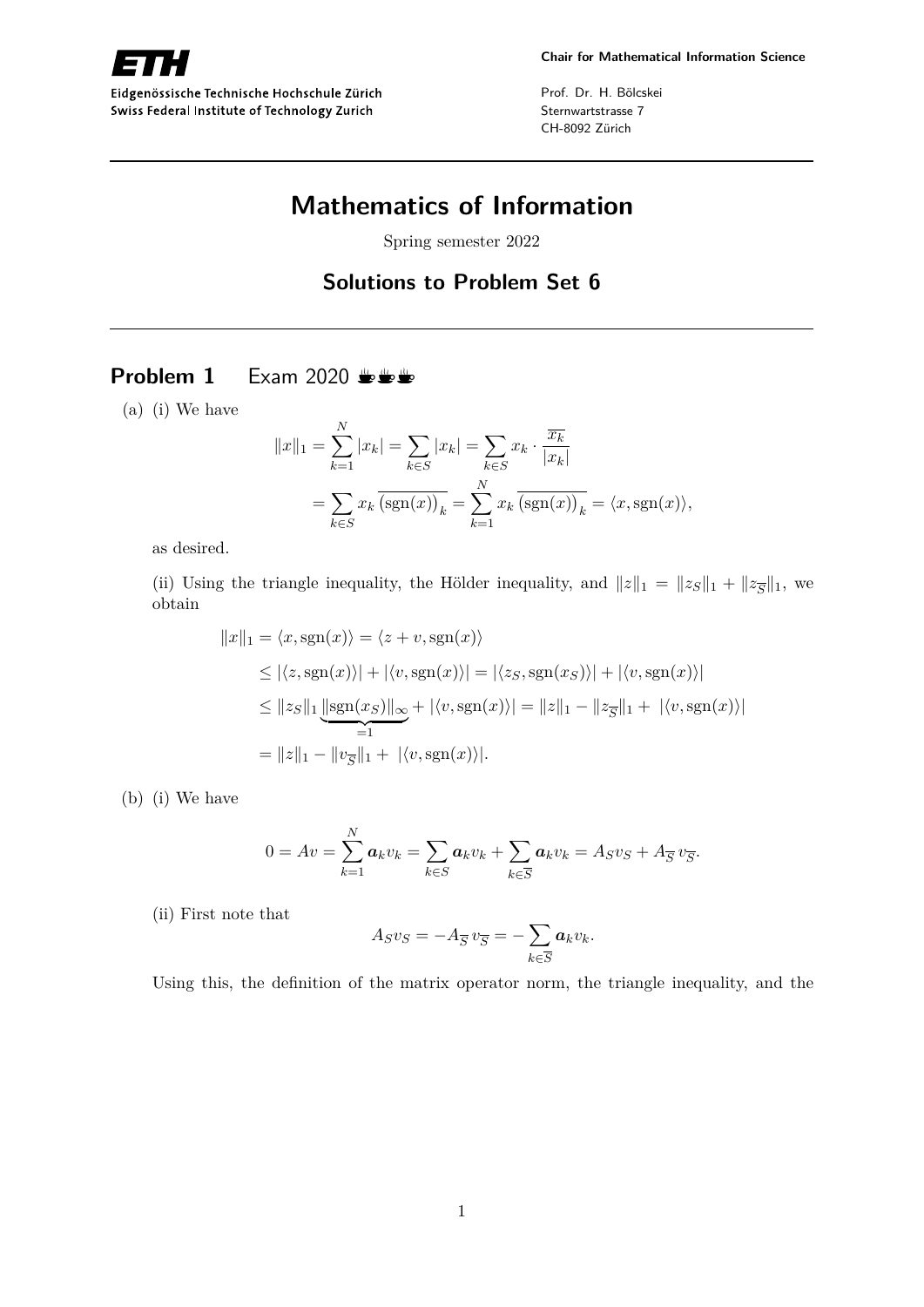definition of  $\alpha$ , we can argue as follows

$$
||v_S||_2 = ||(A_S^H A_S)^{-1} A_S^H A_S v_S|| \le ||(A_S^H A_S)^{-1}||_2 ||A_S^H A_S v_S||_2
$$
  
\n
$$
= ||(A_S^H A_S)^{-1}||_2 ||A_S^H \sum_{k \in \overline{S}} a_k v_k||_2 = ||(A_S^H A_S)^{-1}||_2 ||\sum_{k \in \overline{S}} A_S^H a_k v_k||_2
$$
  
\n
$$
\le ||(A_S^H A_S)^{-1}||_2 \sum_{k \in \overline{S}} ||A_S^H a_k||_2 |v_k|
$$
  
\n
$$
\le ||(A_S^H A_S)^{-1}||_2 \cdot \max_{k \in \overline{S}} ||A_S^H a_k||_2 \cdot \sum_{k \in \overline{S}} |v_k|
$$
  
\n
$$
= \alpha ||v_{\overline{S}}||_1,
$$

yielding the desired identity.

(c) As  $v \in \text{ker}(A)$  and  $u \in \text{im}(A^{\mathsf{H}}) = (\text{ker}(A))^{\perp}$ , we have  $\langle v, u \rangle = 0$ , and so

$$
|\langle v, \text{sgn}(x) \rangle| = |\langle v, \text{sgn}(x) - u \rangle| = |\langle v_S, \text{sgn}(x_S) - u_S \rangle + \langle v_{\overline{S}}, \underbrace{\text{sgn}(x_{\overline{S}})}_{=0} - u_{\overline{S}} \rangle|
$$
  

$$
\leq |\langle v_S, \text{sgn}(x_S) - u_S \rangle| + |\langle v_{\overline{S}}, -u_{\overline{S}} \rangle|
$$
  

$$
\leq ||u_S - \text{sgn}(x_S)||_2 ||v_S||_2 + ||u_{\overline{S}}||_{\infty} ||v_{\overline{S}}||_1,
$$

where in the last step we used the Cauchy-Schwarz and the Hölder inequality.

(d) (i) Let  $v \in \text{ker}(A) \setminus \{0\}$ . We now have

$$
|\langle v, \text{sgn}(x) \rangle| \le ||\text{sgn}(x_S) - u_S||_2 ||v_S||_2 + ||u_{\overline{S}}||_{\infty} ||v_{\overline{S}}||_1
$$
  
\n
$$
\le ||\text{sgn}(x_S) - u_S||_2 \cdot \alpha ||v_{\overline{S}}||_1 + ||u_{\overline{S}}||_{\infty} ||v_{\overline{S}}||_1
$$
  
\n
$$
= (\alpha ||\text{sgn}(x_S) - u_S||_2 + ||u_{\overline{S}}||_{\infty}) \cdot ||v_{\overline{S}}||_1,
$$

and hence the desired inequality follows by the condition

$$
\alpha \|\text{sgn}(x_S) - u_S\|_2 + \|u_{\overline{S}}\|_{\infty} < 1,
$$

provided we can show that  $\|v_{\overline{S}}\|_1 > 0$  (this is necessary as we have to prove a strict inequality between  $|\langle v, \text{sgn}(x) \rangle|$  and  $||v_{\overline{S}}||_1$ ).

Indeed, if  $||v_{\overline{S}}||_1 = 0$ , we would have  $||v_S||_2 \le \alpha ||v_{\overline{S}}||_1 = 0$ , and so  $v_{\overline{S}} = 0$  and  $v_S = 0$ . This, however, stands in contradicton to the assumption  $v \neq 0$ , and hence we must have  $||v_{\overline{S}}||_1 > 0$ , as desired.

(ii) Let  $z \in \mathbb{C}^N \setminus \{x\}$  be such that  $Az = Ax$ , but otherwise arbitrary, and set  $v = x - z$ . Then  $v \neq 0$  and  $Av = Ax - Az = 0$ , and thus  $v \in \text{ker}(A) \setminus \{0\}$ . Hence

$$
||x||_1 \le ||z||_1 - ||v_{\overline{S}}||_1 + |\langle v, \text{sgn}(x) \rangle| < ||z||_1.
$$

As *z* was arbitrary, this establishes that *x* is the unique minimizer of

$$
\min_{z \in \mathbb{C}^N} ||z||_1 \quad \text{subject to} \quad Az = Ax.
$$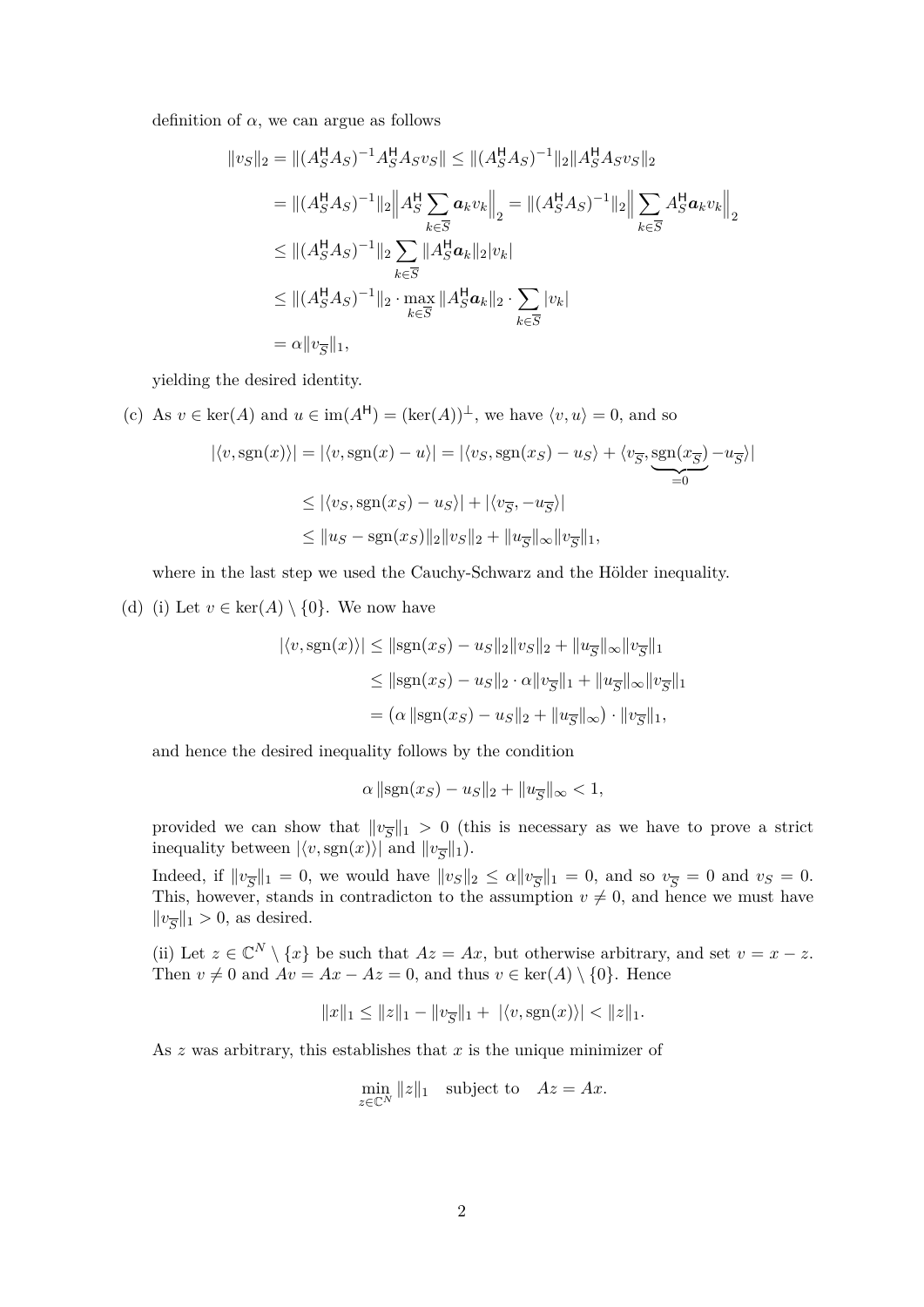# **Problem 2** Winter Exam 2021/2022  $\frac{1}{2}$

- a) Towards a contradiction, we assume that there are a set  $S \subset [n]$ , with  $|S| = s$ , and a vector  $v \in \text{ker}(D) \setminus 0$ , such that  $||v_{S}||_1 = 0$ . This implies that *v* is supported on *S* exclusively and hence  $Dv_s = 0$  with  $v_s \neq 0$ . The contradiction is now established by noting that for  $s <$ spark $(D)$  (which is by assumption),  $Dv_S = 0$  with  $v_S \neq 0$  is not possible as spark $(D)$ is the smallest number of linearly dependent columns of *D*.
- b) The proof is by the following chain of relations

$$
||(x-z)_{S^c}||_1 \le ||x_{S^c}||_1 + ||z_{S^c}||_1
$$
  
\n
$$
= ||x_{S^c}||_1 + ||x||_1 - ||x||_1 + ||z_{S^c}||_1
$$
  
\n
$$
= 2||x_{S^c}||_1 + ||x_S||_1 - ||x||_1 + ||z_{S^c}||_1
$$
  
\n
$$
= 2||x_{S^c}||_1 - ||x||_1 + ||(x - z + z)_{S}||_1 + ||z_{S^c}||_1
$$
  
\n
$$
\le 2||x_{S^c}||_1 - ||x||_1 + ||(x - z)_{S}||_1 + ||z||_1,
$$
  
\n(1)

where we used the triangle inequality twice.

c) Let  $S \subset [n]$  with  $|S| = s$  be the indices of the *s* largest absolute values of *x*. First, we note that

$$
\sigma_s(x) = \|x_{S^c}\|_1. \tag{2}
$$

Second,  $\hat{x}$ , by virtue of being a solution of (P1) with  $y = Dx$ , fulfills  $\|\hat{x}\|_1 \leq \|x\|_1$  and

$$
D\hat{x} = y = Dx \quad \Leftrightarrow \quad D(x - \hat{x}) = 0.
$$

Hence, the vector  $v := x - \hat{x}$  lies in the kernel of *D*. We have  $s <$  spark $(D)$  by assumption and thus, by subproblem (a),  $||v_{S}e||_1 \neq 0$ . Further, we have

$$
\frac{\|v_S\|_1}{\|v_{S^c}\|_1} \le \Delta_s(D). \tag{3}
$$

Next, we bound

$$
||v_{S^c}||_1 \le 2||x_{S^c}||_1 - ||x||_1 + ||v_S||_1 + ||\hat{x}||_1
$$
  
\n
$$
\le 2||x_{S^c}||_1 + ||v_S||_1
$$
  
\n
$$
\le 2||x_{S^c}||_1 + \Delta_s(D)||v_{S^c}||_1,
$$
\n(4)

where the first inequality follows from (1) by setting  $z = \hat{x}$ , the second is by  $\|\hat{x}\|_1 \leq \|x\|_1$ , and the third is due to (3). Using (2) and  $1 - \Delta_s(D) > 0$ , which is by assumption, we rewrite (4) as

$$
||v_{S^c}||_1 \leq 2 \frac{1}{1 - \Delta_s(D)} \sigma_s(x).
$$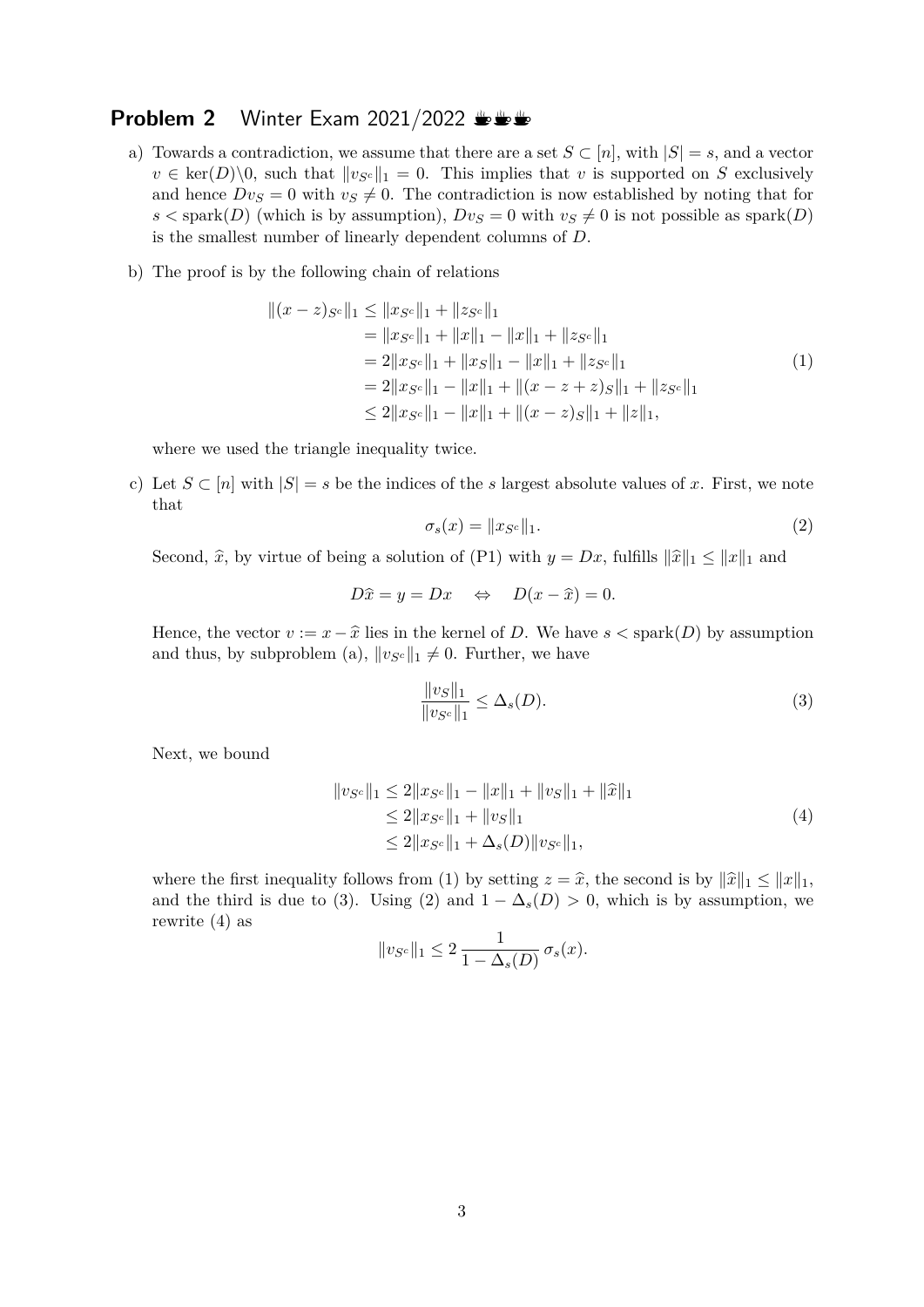The proof is now concluded upon noting that

$$
||x - \hat{x}||_1 = ||v||_1
$$
  
=  $||v_S||_1 + ||v_{S^c}||_1$   
 $\leq \Delta_s(D) ||v_{S^c}||_1 + ||v_{S^c}||_1$   
=  $(1 + \Delta_s(D)) ||v_{S^c}||_1$   
 $\leq 2 \frac{1 + \Delta_s(D)}{1 - \Delta_s(D)} \sigma_s(x).$ 

d) Let  $\gamma := \Delta_s(D) \in (0,1)$ . As  $\Delta_s(D)$  is well-defined, there exists a set  $S \subset [n]$  with  $|S| = s$ and a  $v \in \text{ker}(D) \setminus 0$  with  $\gamma \| v_{S^c} \|_1 = \| v_S \|_1$ . We next note, that for every  $b \in \mathbb{R}^n$ ,

$$
0 = D(v_S + v_{S^c} + b - b) \qquad \Leftrightarrow \qquad D(v_S + b) = D(b - v_{S^c}).
$$

Next, let  $x = v_s + b$  and  $z = b - v_{s}$  and choose *b* such that  $||x||_1 = ||z||_1$ . This can be effected by setting  $b = \alpha v_{S^c}$ , calculating

$$
||x||_1 = ||v_S||_1 + \alpha ||v_{S^c}||_1 = (\alpha + \gamma) ||v_{S^c}||_1
$$
  

$$
||z||_1 = (1 - \alpha) ||v_{S^c}||_1,
$$

and finally choosing  $\alpha = \frac{1-\gamma}{2}$  $\frac{-\gamma}{2}$ . Hence,

$$
x = v_S + \frac{1-\gamma}{2}v_{S^c} \quad \text{and} \quad z = -\frac{1+\gamma}{2}v_{S^c}.
$$

Next, we calculate  $\sigma_s(x)$ . To this end, we first note that  $|v_i| \ge |v_j|$ ,  $\forall i \in S, j \in S^c$  as otherwise  $\frac{\|v_S\|_1}{\|v_Sc\|_1}$  would not be maximal. Since  $\frac{1-\gamma}{2} \in (0,1/2)$  for  $\gamma \in (0,1)$ , it follows that the indices of the *s* largest absolute values of *x* are given by the set *S*. Hence, we calculate  $\sigma_s(x) = \|x_{S^c}\|_1 = \frac{1-\gamma}{2}$  $\frac{-\gamma}{2} \| v_{S^c} \|_1$ , or equivalently  $\frac{2}{1-\gamma} \sigma_s(x) = \| v_{S^c} \|_1$ , because  $\gamma < 1$ by assumption. Finally, we note that

$$
||x - z||_1 = ||v_S + v_{S^c}||_1 = ||v_S||_1 + ||v_{S^c}||_1 = (1 + \gamma)||v_{S^c}||_1 = 2\frac{1 + \gamma}{1 - \gamma}\sigma_s(x).
$$

#### **Problem 3** Winter Exam 2020/2021  $\mathbf{L} \mathbf{L}$

(a) (i) Let us assume that  $||x||_{2,\infty} = 0$ . This implies, that for every  $M > 0$ ,

$$
card({j \in \{1, ..., N\} : |x_j| \ge t\}) \le \frac{M^2}{t^2}, \text{ for all } t > 0.
$$

Hence, for every  $t > 0$ ,

$$
card({j \in \{1, ..., N\}} : |x_j| \ge t\}) \le \frac{M^2}{t^2}, \text{ for all } M > 0.
$$

Consequently, by choosing  $M > 0$  but arbitrarily small, we get

$$
card({j \in \{1, ..., N\}} : |x_j| \ge t\}) = 0,
$$
\n(5)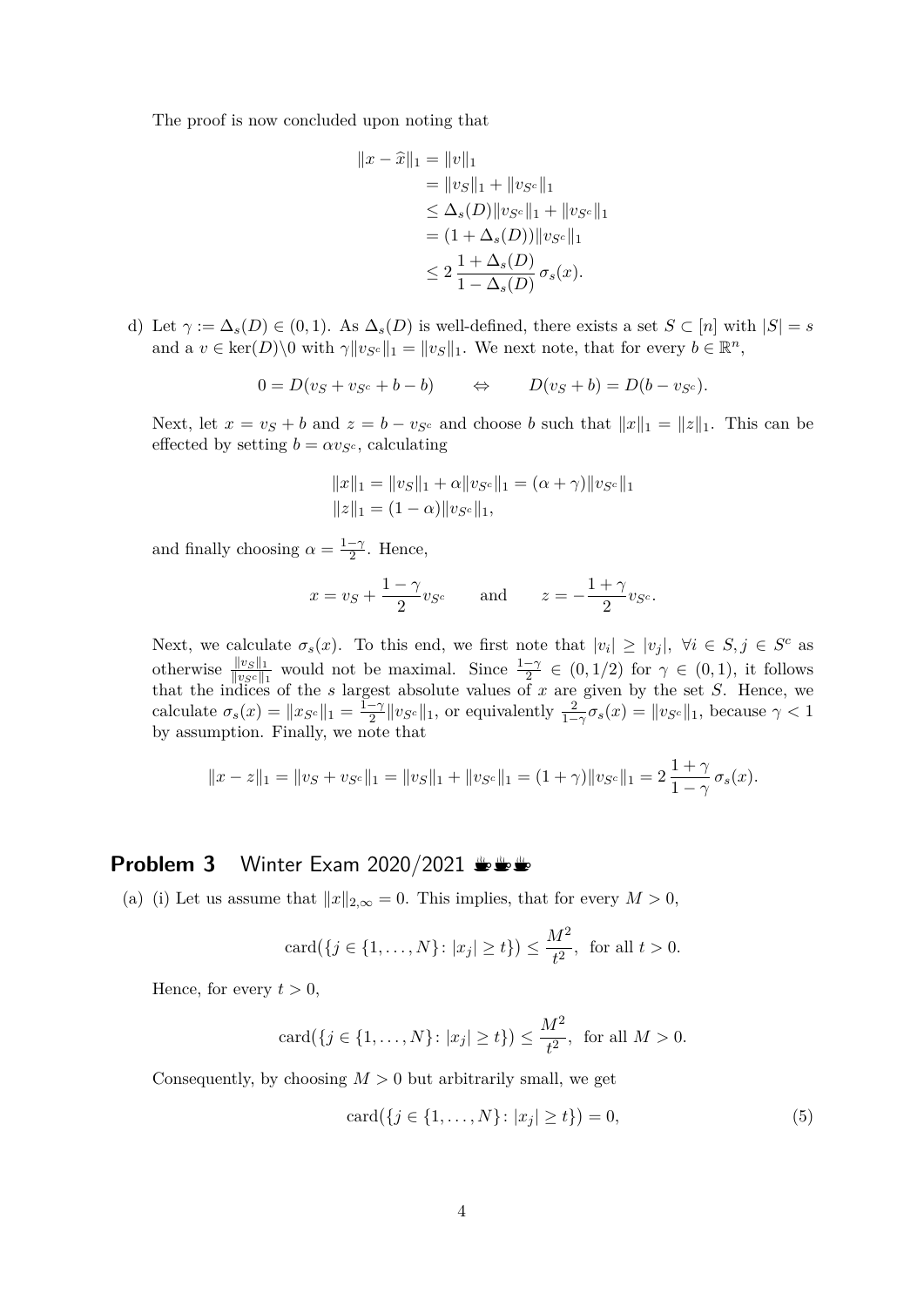for every  $t > 0$ . Now, taking t in (5) arbitrarily small, we can conclude that  $x = 0$ .

(ii) The statement is obvious for  $\lambda = 0$ . Hence, we can assume that  $\lambda \neq 0$ . Now, observe that

$$
\{j \in \{1, \ldots, N\} \colon |\lambda x_j| \ge t\} = \{j \in \{1, \ldots, N\} \colon |x_j| \ge t/|\lambda|\}.
$$

Therefore,

$$
\|\lambda x\|_{2,\infty} = \inf \left\{ M \ge 0 \colon \text{card}(\{j \in \{1, ..., N\} : |\lambda x_j| \ge t\}) \le \frac{M^2}{t^2}, \text{ for all } t > 0 \right\}
$$
  
=  $\inf \left\{ M \ge 0 \colon \text{card}(\{j \in \{1, ..., N\} : |x_j| \ge t/|\lambda|\}) \le \frac{M^2}{t^2}, \text{ for all } t > 0 \right\}$   
=  $\inf \left\{ M \ge 0 \colon \text{card}(\{j \in \{1, ..., N\} : |x_j| \ge t\}) \le \frac{M^2}{|\lambda|^2 t^2}, \text{ for all } t > 0 \right\}$   
=  $|\lambda| \inf \left\{ M \ge 0 \colon \text{card}(\{j \in \{1, ..., N\} : |x_j| \ge t\}) \le \frac{M^2}{t^2}, \text{ for all } t > 0 \right\}$   
=  $|\lambda| \|x\|_{2,\infty}$ .

(b) (i) Note that

$$
card({j \in {1, 2}: |x_j| \ge t}) = \begin{cases} 2, & \text{if } t \le 2^{-1/2}, \\ 1, & \text{if } 2^{-1/2} < t \le 1, \\ 0, & \text{if } t > 1. \end{cases}
$$

Therefore, for all  $t > 0$ ,

$$
card({j \in \{1, 2\} : |x_j| \ge t\}) \le \frac{1}{t^2}.
$$

On the other hand,

$$
card({j \in {1, 2}: |x_j| \ge 1}) = 1,
$$

and hence, we get

$$
||x||_{2,\infty} = \inf \left\{ M \ge 0 \colon \text{card}(\{j \in \{1,2\} : |x_j| \ge t\}) \le \frac{M^2}{t^2}, \text{ for all } t > 0 \right\} = 1.
$$

Next, using

$$
card({j \in {1, 2}: |x_j| \ge t}) = card({j \in {1, 2}: |y_j| \ge t}), \text{ for all } t > 0,
$$

yields

$$
||y||_{2,\infty} = ||x||_{2,\infty} = 1.
$$

(ii) Thanks to  $(a)(ii)$ , we have

$$
||x + y||_{2,\infty} = ||(1 + 2^{-1/2}, 1 + 2^{-1/2})||_{2,\infty} = (1 + 2^{-1/2})||(1,1)||_{2,\infty}.
$$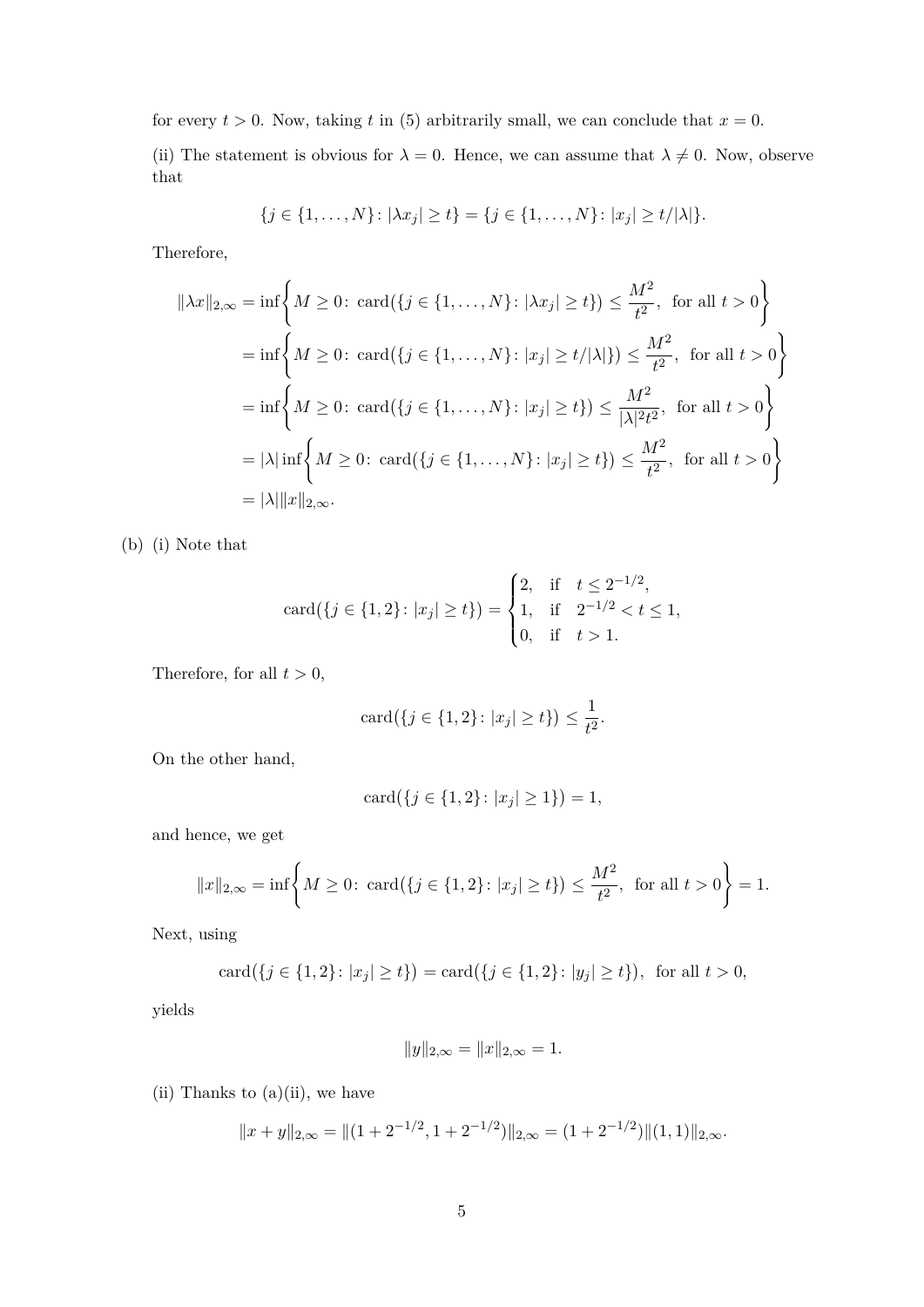We are therefore left with having to calculate  $||(1, 1)||_{2,\infty}$ . Let us fix  $z := (1, 1)$ . Then

$$
card({j \in {1, 2}: |z_j| \ge t}) = \begin{cases} 2, & \text{if } t \le 1, \\ 0, & \text{if } t > 1, \end{cases}
$$

and hence

$$
\|z\|_{2,\infty} = \inf \left\{ M \ge 0 \colon \text{card}(\{j \in \{1,2\} : |z_j| \ge t\}) \le \frac{M^2}{t^2}, \text{ for all } t > 0 \right\} = 2^{1/2}.
$$

Consequently, we get

$$
||x + y||_{2,\infty} = 2^{1/2} (1 + 2^{-1/2}) = 2^{1/2} + 1 > 2 = ||x||_{2,\infty} + ||y||_{2,\infty}.
$$

(c) (i) If  $|x_j^1 + \cdots + x_j^k| \ge t$  for some  $j \in \{1, \ldots, N\}$ , then we have that  $|x_j^i| \ge t/k$  for this *j* and some  $i \in \{1, \ldots, k\}$ . This allows us to conclude that

$$
\{j \in \{1, ..., N\} \colon |x_j^1 + \dots + x_j^k| \ge t\} \subset \bigcup_{i \in \{1, ..., k\}} \{j \in \{1, ..., N\} \colon |x_j^i| \ge t/k\}.
$$

(ii) From  $(c)(i)$  we get that

$$
card({j \in \{1, ..., N\} : |x_j^1 + \cdots + x_j^k| \ge t\}})
$$
  
\n
$$
\le \sum_{i \in \{1, ..., k\}} card({j \in \{1, ..., N\} : |x_j^i| \ge t/k\}})
$$
  
\n
$$
\le \sum_{i \in \{1, ..., k\}} \frac{\|x^i\|_{2,\infty}^2}{(t/k)^2}
$$
  
\n
$$
= \frac{k^2(\|x^1\|_{2,\infty}^2 + \cdots + \|x^k\|_{2,\infty}^2)}{t^2}.
$$

We therefore obtain

$$
||x^1 + \cdots + x^k||_{2,\infty} \le k(||x^1||_{2,\infty}^2 + \cdots + ||x^k||_{2,\infty}^2)^{1/2}.
$$

(iii) We have

$$
\frac{(\|x^1\|_{2,\infty}^2 + \dots + \|x^k\|_{2,\infty}^2)}{(\|x^1\|_{2,\infty} + \dots + \|x^k\|_{2,\infty})^2}
$$
\n
$$
= \left(\frac{\|x^1\|_{2,\infty}}{(\|x^1\|_{2,\infty} + \dots + \|x^k\|_{2,\infty})}\right)^2 + \dots + \left(\frac{\|x^k\|_{2,\infty}}{(\|x^1\|_{2,\infty} + \dots + \|x^k\|_{2,\infty})}\right)^2
$$
\n
$$
\leq \frac{\|x^1\|_{2,\infty}}{(\|x^1\|_{2,\infty} + \dots + \|x^k\|_{2,\infty})} + \dots + \frac{\|x^k\|_{2,\infty}}{(\|x^1\|_{2,\infty} + \dots + \|x^k\|_{2,\infty})} = 1,
$$

and hence

$$
\left(\|x^1\|_{2,\infty}^2 + \dots + \|x^k\|_{2,\infty}^2\right)^{1/2} \le \|x^1\|_{2,\infty} + \dots + \|x^k\|_{2,\infty}.\tag{6}
$$